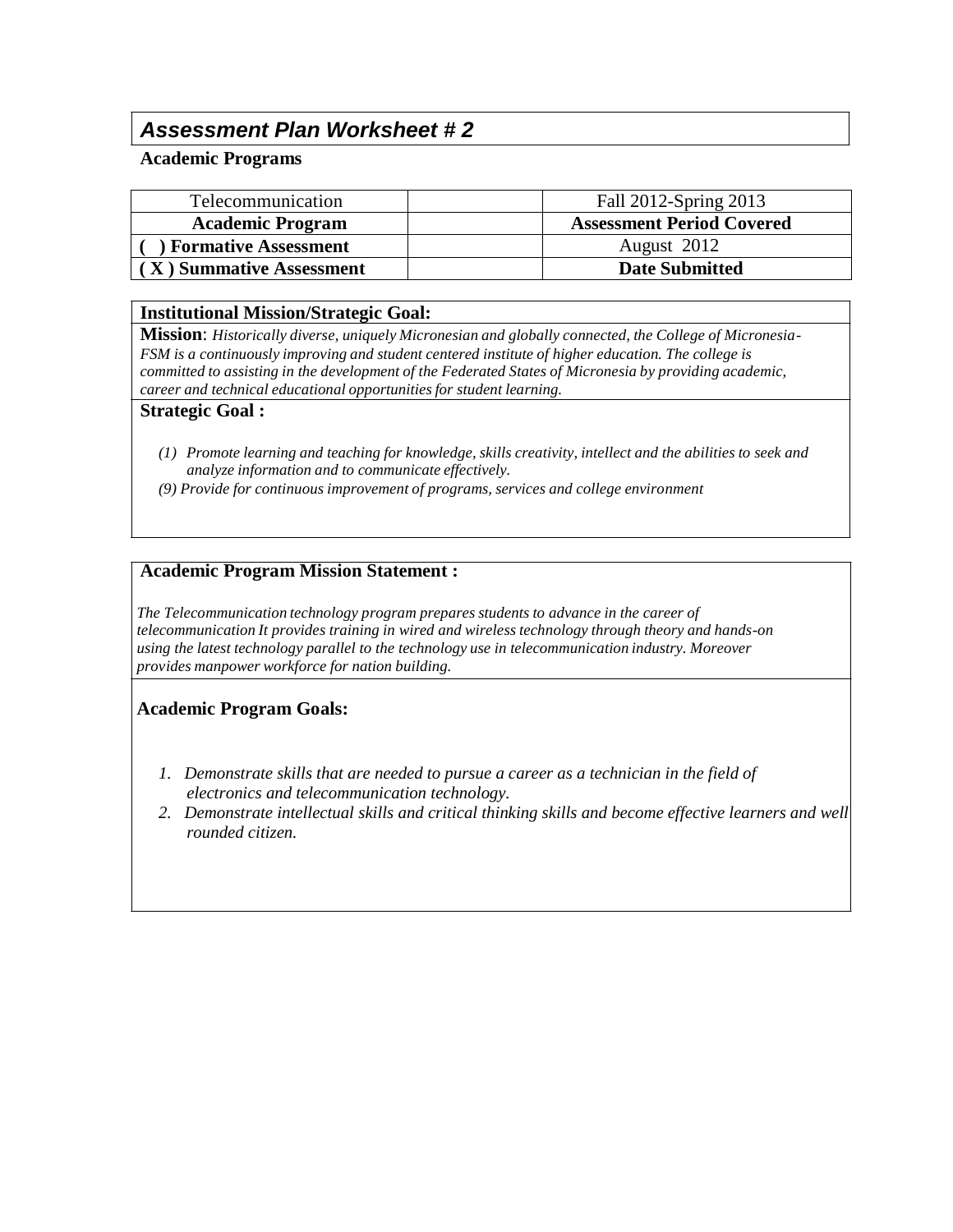### **Academic Program Outcomes:**

Students will be able to:

- *1. Practice Safety and occupational health procedures in the workplace.*
- *2. Use electronic tools and test equipment competently.*
- *3. Interpret schematic diagrams and waveforms.*
- *4. Build electronic projects to a given specification.*
- *5. Practice career in telecommunication industry.*
- *6. Troubleshoot microwave, fiber optic, radio communication and telephone system*

| <b>Evaluation questions</b>                                                                                                                                                                     | Data sources                                               | <b>Sampling</b>                                                                                     | <b>Analysis</b>                                            |
|-------------------------------------------------------------------------------------------------------------------------------------------------------------------------------------------------|------------------------------------------------------------|-----------------------------------------------------------------------------------------------------|------------------------------------------------------------|
| Do the technical courses in AAS<br>Telecommunication such as: VEE<br>100, VEE 135, VEE 235 and VEE<br>240 have $70\%$ (grade of "C") and<br>above passing grade in their<br>respective SLO's?   | Hands-on<br>workshop<br>activities and<br>written test.    | All first year and<br>second year students<br>enrolled VEE 100,<br>VEE 135, VEE 235<br>and VEE 240. | Performance<br>test score and<br>written<br>test<br>score. |
| Do the major courses in AAS<br>Telecommunication such as: VEE<br>230, VEE 250, VTE 265, VTE 270<br>and VTE 280 have 70% (grade of "<br>C" and above passing grade in their<br>respective SLO's? | Hands-on<br>workshop<br>activities<br>and written<br>test. | All second year<br>students enrolled VEE<br>230, VEE 250, VTE<br>265, VTE 270 and<br><b>VTE 280</b> | Performance<br>test score and<br>written test<br>score.    |

#### **Timeline**

| <b>Activity</b>                                                                                                                        | Who is<br><b>Responsible?</b> | Date      |
|----------------------------------------------------------------------------------------------------------------------------------------|-------------------------------|-----------|
| VEE 100: Soldering, de-soldering and<br>terminating<br>of electronic components and circuit assembly.                                  | N. Permitez                   | Fall 2012 |
| VEE 240: Circuit tracing, analysis and<br>troubleshooting analog and digital signal using<br>Digital signal processing (DSP) circuits. | N. Permitez                   | Fall 2012 |